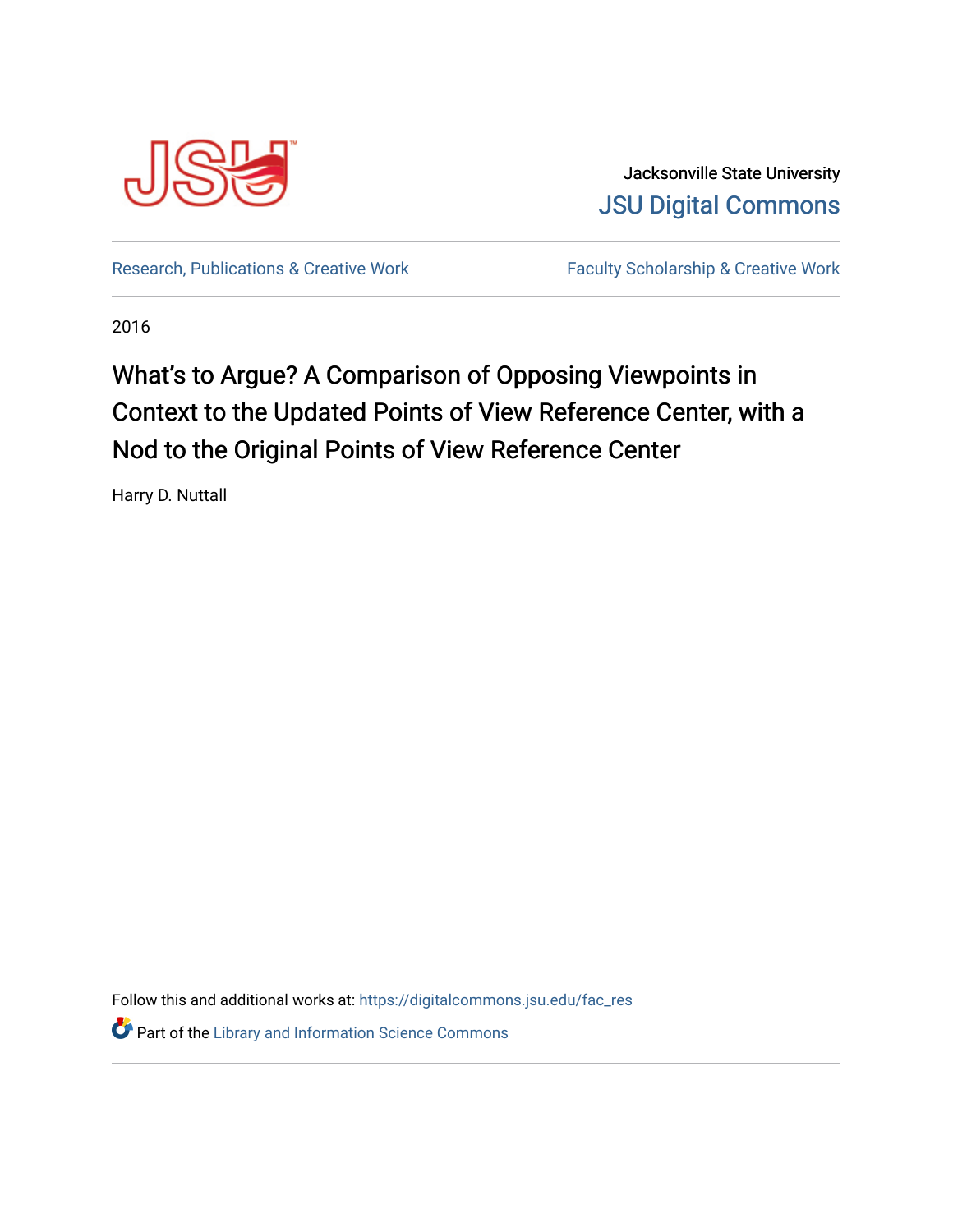# **What's to Argue? A comparison of** *Opposing Viewpoints in Context* **to the updated** *Points of View Reference Center***, with a nod to the original** *Points of View Reference Center*

#### **Contact details**

Harry D. Nuttall Literature Librarian Houston Cole Library Jacksonville State University 700 Pelham Road North Jacksonville, AL 36265-1602, USA Email: [hnuttall@jsu.edu](mailto:hnuttall@jsu.edu)

#### **Introduction**

As one of the traditional rhetorical modes – along with narration, description, exposition, etc. – argument, or persuasion, has long been a staple in the curricula of speech and English at the secondary and higher education levels. Students are given an assignment in which they must select an issue or topic and argue in support of or opposition to it, marshaling evidence to support their position. While it has always been possible for students to locate evidence through standard searches in library catalogs for books and print periodical indexes for magazine and journal articles, such searches can be unwieldy. Some publishers saw this as an opportunity to serve what they perceived as a specific market demographic, and created book series designed to offer pro and con viewpoints on various social issues or "controversial" topics. Among these are H.W. Wilson's *The Reference Shelf*, which dates as far back as 1924, and Greenhaven Press's *Opposing Viewpoints* series. *Reference Shelf* titles select articles from respected publications while offering abstracts of twenty to thirty additional articles and a bibliography of other sources. *Opposing Viewpoints* follows the same pattern of offering articles culled from reputable sources which cover a topic from various points of view in a pro/con format.

Gale Group, not yet Gale/Cengage Learning, introduced *Opposing Viewpoints* (*OV*) in digital format as the *Opposing Viewpoints Resource Center* (*OVRC*) database, which in mid-2010 was "enhanced" and renamed *Opposing Viewpoints in Context*. Between Gale's introduction of *Opposing Viewpoints Resource Center* and its repackaging as *Opposing Viewpoints in Context*, EBSCOhost rolled out its *Points of View Reference Center* database. While there is a common purpose shared by the two databases, because of their proprietary nature duplication of content is minimal, and each database possesses unique strengths and weaknesses.

## **Description**

## **Opposing Viewpoints in Context**

*Opposing Viewpoints in Context* (*OViC*) traces its origins to Greenhaven Press's *Opposing Viewpoints* book series, introduced some forty years ago as the press's flagship series. In 2000, Gale Group purchased Greenhaven Press along with other publishing houses, and in 2002 announced their launch of *OVRC*. In 2010 *OVRC* became *OViC*. *OVRC* retained the *Opposing Viewpoints* books' pro/con format; *OViC* keeps this format but adds additional resources.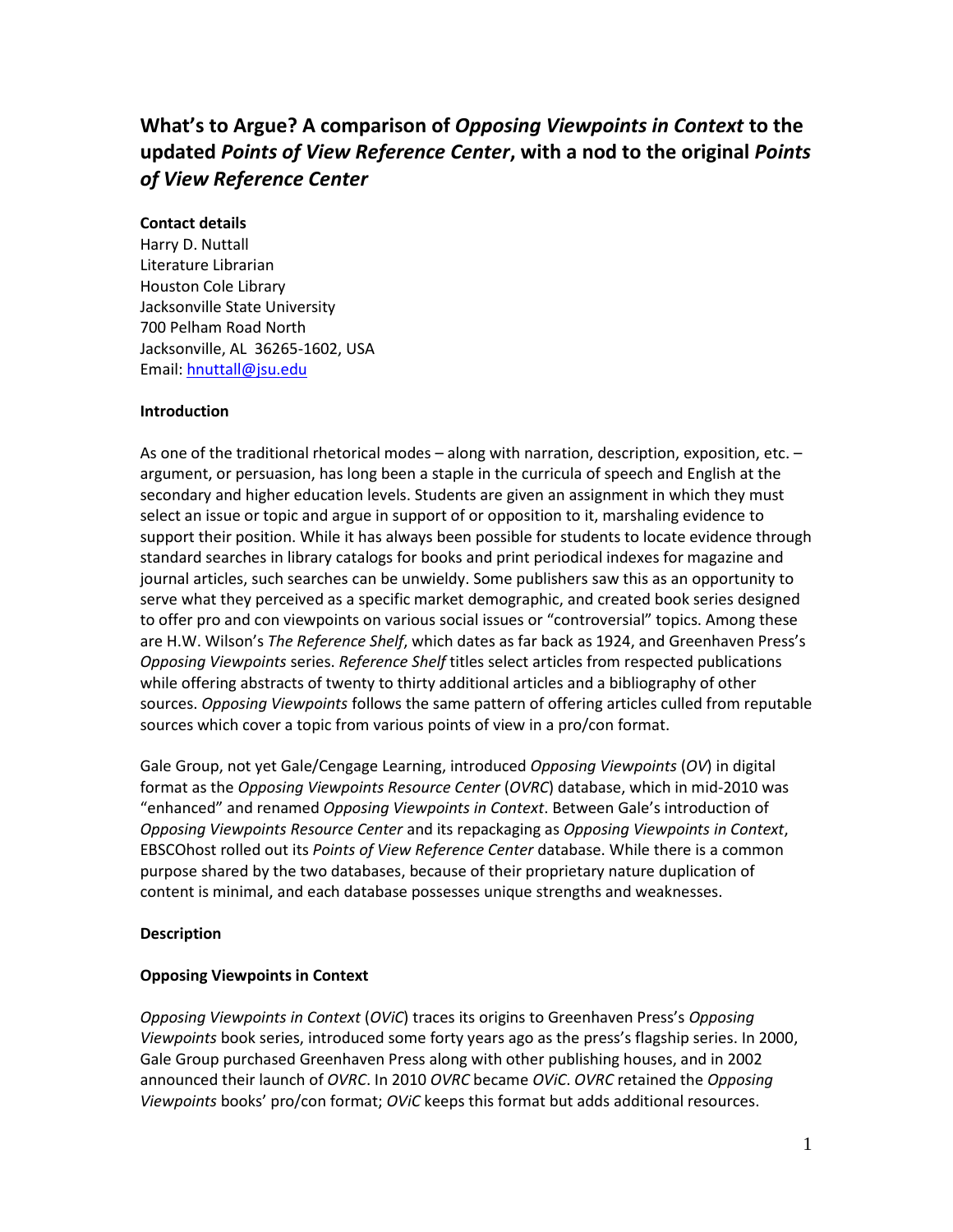According to its recently-revised "About" page, "*Opposing Viewpoints in Context* supports virtually any curricular need. Its informed, differing views present each side of an issue and help students develop critical thinking skills and draw their own conclusions" by offering:

Curriculum-Aligned Reference Content

- 19,000+ pro/con viewpoints
- 13,000+ topic overviews
- 1,000+ court case overviews
- 300+ profiles of federal agencies and special-interest groups

News and Multimedia

- Videos, podcasts and streaming audio
- Easy-to-search image galleries
- National and global news sources
- Full-text articles from authoritative sources
- Interactive maps
- More than 12,500 charts and graphs, along with other statistical information

This list is a departure from the previous *OViC* "About" page, which specified

- Pro/con viewpoint essays
- Topic overviews
- More than 300 primary source documents
- Biographies of social activists and reformers
- Court-case overviews
- Periodical articles
- Statistical tables, charts and graphs
- Images and a link to Google Image Search
- Podcasts, including weekly presidential addresses and premier NPR programs
- A national and state curriculum standards search, correlated to the content that allows educators to quickly identify material by grade and discipline

*Opposing Viewpoints in Context*'s "About" page clearly deliNeates the database's intention: to support virtually any curricular need [by offering] informed, differing views[which] present each side of an issue and help students develop critical thinking skills and draw their own conclusions." *OViC will do this "*by offering Curriculum-Aligned Reference Content" comprising upwards of 13,000 topic overviews anchored to more than 19,000 pro/con viewpoints as well as including numerous court case overviews and profiles of federal agencies and special interest groups. Further, there is a News and Multimedia component which includes videos, podcasts, streaming audio, searchable image galleries, interactive maps, charts, graphs, and statistical information. Additionally there is content from "[n]ational and global news sources [as well as] [f]ull-text articles from authoritative sources."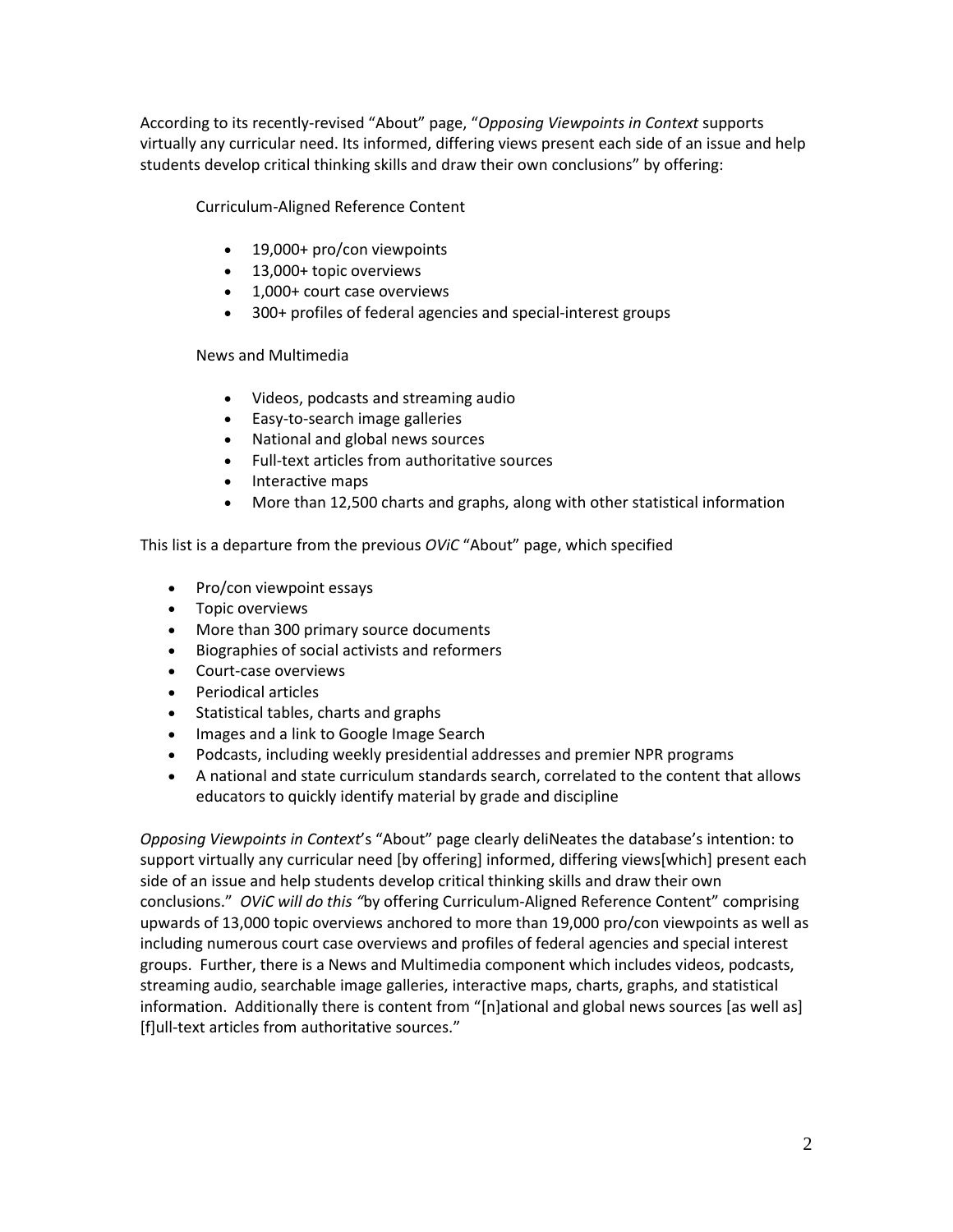This menu in the main carries over the same content from the "About" page of a previous iteration of the database. However, while the newer version is more specific with quantifying document types, what appears to have been dropped (or at least not identified as having been carried over , are such things as "primary source documents, [b]iographies of social activists and reformers," and "[a] national and state curriculum standards search, correlated to the content that allows educators to quickly identify material by grade and discipline." These things in fact may be included in *OViC*; but unlike in the earlier version, the new "About" page does not identify them specifically.

As the type choice on the *OViC* landing page's title banner makes clear, the viewpoints receive the emphasis; the "in context" assumes a secondary role. In the home page center pane is a media box with a featured video and links to news stories from popular media which are not anchored to anything else on the page. The center pane's main body houses, by category, the viewpoints component of the database. Beneath each category are listed three issues, with a "View All" button leading to a complete list of the issues for that category.

Clicking on "Browse Issues" beneath the home page banner directs one down a different path: a page which alphabetically lists all the issues (410 as of February 2015) without linking them to a category. The annual national debate topics are included as new additions. Above this master list is a Choose a Category box with a dropdown menu which reveals, along with the initial eight categories, a ninth category (Family Issues) not found on the Home page, as well as search options for viewing all the issues or just those new or updated.

On the Home page is a streaming slide show with a "View More" link. Clicking here will direct one to an Issue, but it is a blind search since the slideshow gives no indication as to which Issue one will be directed, and the destination arrived at may be quite different from that expected.

The landing page offers a search box for subjects not included in the database as a category or an issue. There is also an array of links and a drop-down menu which basically replicate options offered from the On This Page facet found on the landing screen for individual issues' topic overview essays. A link to an advanced search is also included.

With regard to individual issues, clicking on an issue, such as Green Cities, from the home screen takes one to the landing page for that issue, with a topic overview essay. These essays are a "lagniappe," an extra indirect benefit, since they are available for people even if they have no immediate need for the database as a whole. Students and faculty seeking background for any subject represented by the issues can make use of these topic overviews even if they are not required for an argumentative or persuasive task. Immediately to the left of the topic overview is an image related to the issue the essay discusses, and to the right of the essay is a pane of facets with links to information source types, tools, and non-print media sources. The last facet in the right hand pane is for Related Topics. Clicking on one of these links will redirect one to the landing screen/topic overview for a different issue (not category) in the database.

The headings of the On This Page facet are replicated in the center pane of the issue's landing page, with the viewpoints -- the principal reason for the database -- at the top of the two parallel columns of source types. There are a few "Featured Viewpoints" that represent both the *pro* and *con* sides of the issue, and a much larger selection of "Viewpoints" which does the same. Some pieces appear as both featured viewpoints and viewpoints, which raises the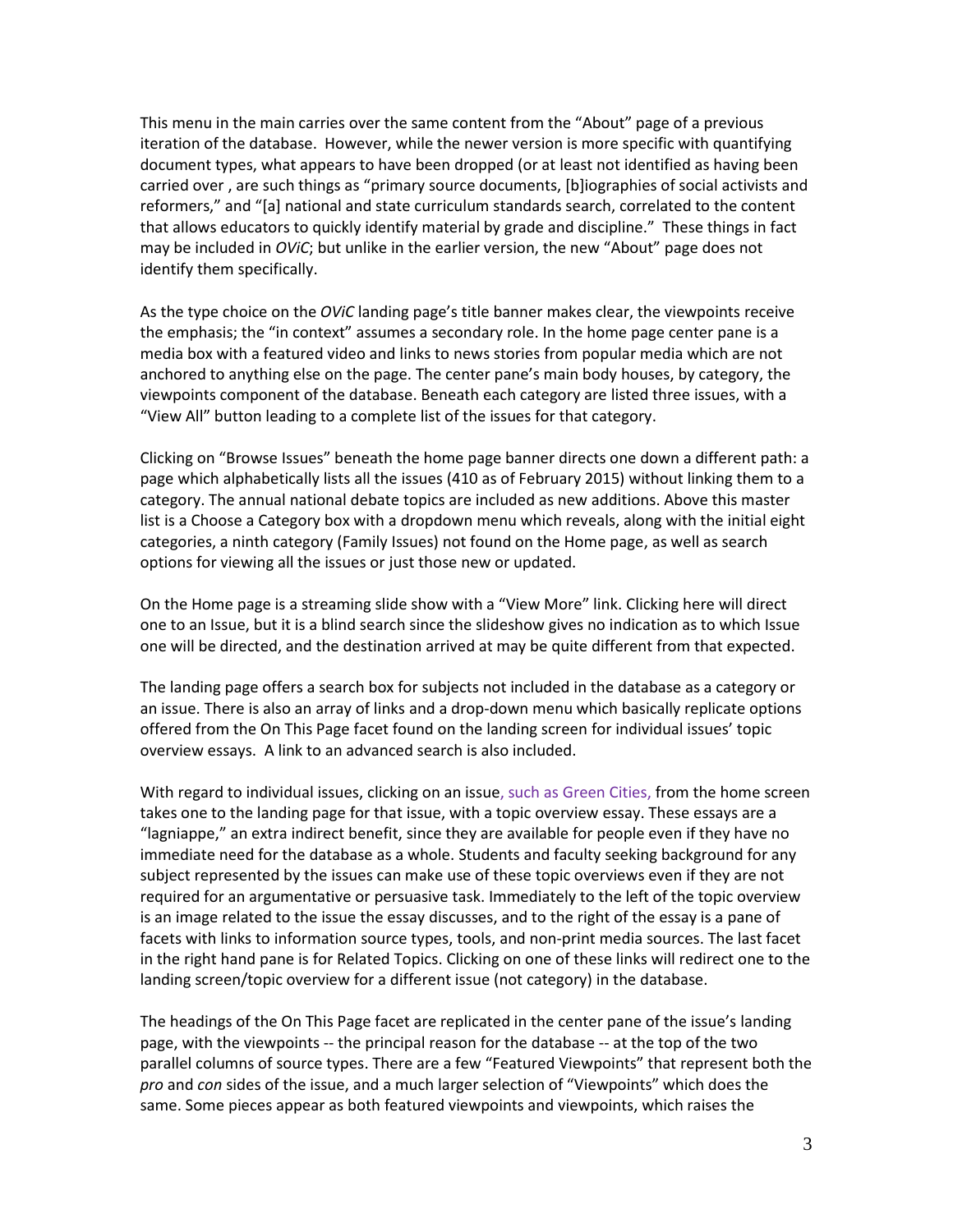question of whether a column of "pro" viewpoints and "con" viewpoints would not better serve database users. Many of these viewpoints have a list of Further Readings at the end.

The "in Context" portion of the database is represented by the supplemental, non-viewpoint sources accessible under the On This Page facet from the landing screen of each issue.The database identifies many of the featured viewpoints, viewpoints, and reference sources as derived from more than 700 titles published by Greenhaven Press (400+ titles), Gale, Macmillan Reference USA™, Charles Scribner's Sons® and U·X·L titles. Full-text periodical and newspaper content is added daily, with adding reference content being an ongoing process.

New reference content is added on an ongoing basis, and new full-text periodical and newspaper articles are added every day. Included among the resources are more than 400 titles from Greenhaven Press Series, including *Opposing Viewpoints, Opposing Viewpoints Digests, At Issue, Contemporary Issues Companion, Current Controversies* and *Teen Decisions* as well as materials from fifteen proprietary Gale print sets, including *Activists, Rebels*, and *Reformers*; *Civil Rights in the United States; Drugs and Controlled Substances: Information for Students; Encyclopedia of American Foreign Policy; Environmental Encyclopedia; Great American Court Cases; Tsunamis; Encyclopedia of Sociology;* and *Macmillan Profiles: Humanitarians and Reformers*[.]

The viewpoints and the in context materials both indicate degree of reading difficulty through a hierarchy of colored geometric shapes, occasionally including Lexile numbers. In addition to a list of further readings, the source citation and permanent url are listed at the end of these documents.

The *OViC* Advanced Search has a landing screen similar to what one would encounter on the advanced search of many EBSCOhost and Gale/Cengage aggregator databases: a "Find" facet comprising two parallel columns three boxes deep -- search boxes on the left, field boxes on the right. This is familiar territory to frequent users of aggregator databases. What is not so familiar are the default settings of the field boxes. "Keyword" is a standard pre-set, but "Document Title" and "Publication Title" are not. This unfamiliarity notwithstanding, the field boxes do offer the flexibility of a fifteen item dropdown menu for customized field searches.

Beneath the Find facet are Limit To and Limit By facets. The former comprises checkboxes for full-text documents and peer-reviewed journals; the latter consists of combinations of checkboxes and dropdown menus for publication date, document type, content type, and other options. The content type options largely mirror those found in the On This Page facet of the landing screen for the topic overviews.

## **Points of View Reference Center**

Between Gale's launch of *OVRC* and *OViC*, EBSCOhost rolled out *Points of View Reference Center* (or *PoV*) as a database "intended for public, academic, and high school libraries." *Points of View* is designed to assist researchers in understanding the full scope of controversial subjects. According to the *PoV* help screen, high school and undergraduate students can use *Points of View* as a guide for debating, developing arguments, writing position papers, and for development of critical thinking skills. Each *Points of View* essay includes a series of questions and additional material to generate further thought. Also included are thousands of supporting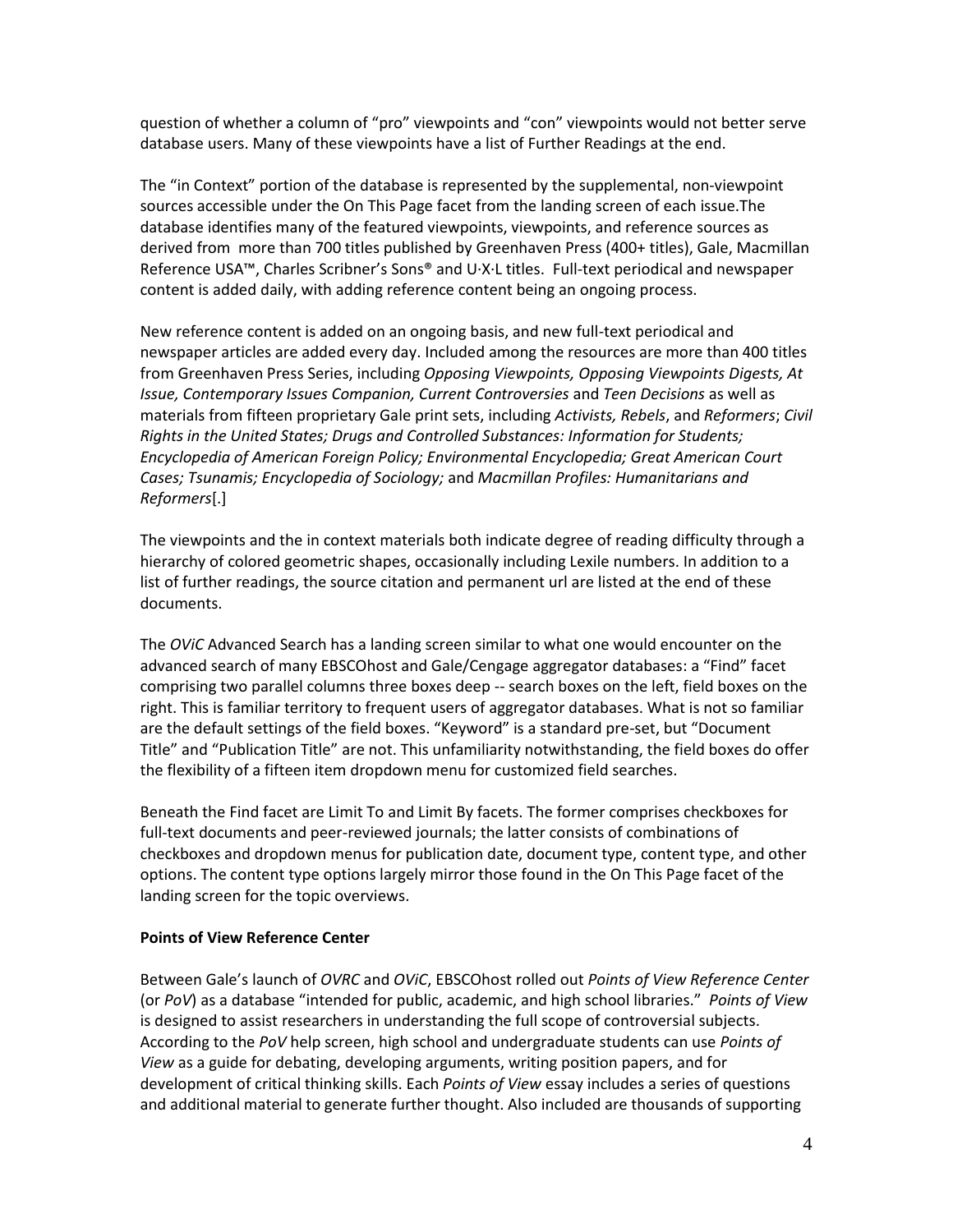articles from the world's top political and societal publications. Much of the content is supplied by Great Neck Publishing, a generator of electronic materials which falls under the EBSCO corporate umbrella.

*PoV* offers thirty-five "Categories," as compared to *OViC*'s eight; some bear a close correspondence to *OViC*'s category titles, while others do not. Instead of "Issues," *PoV* uses "Topics" as the subset of the Categories. *PoV*'s list of Topics is longer, and therefore more diverse, than *OViC*'s list of Issues (543 to 356). Some of the Topics carry parenthetical suffixes of "Reference Shelf," which suggests a connection with the old H. W. Wilson *Reference Shelf* series of debaters' books. The *PoV* landing page offers a single-box Basic Search and displays tabs for "Browse by Category" (default) and "View All Topics." The right pane on the Basic Search screen displays boxes containing links for Research Guides and In the Spotlight.

For its search results screen – "Green Consumerism," for example -- *PoV* uses as its organizing principle the tabbed display which EBSCOhost initially employed with its other proprietary databases, *Literary Reference Center* and *Literary Reference Center Plus*. Once a person selects a topic in *PoV*, s/he sees a display of eight tabs for various document types and formats (see Fig. 4). The default Points of View tab has a standard layout: a topic overview essay (like *OViC*) followed by one Point essay, one Counterpoint essay, and a Guide to Critical Analysis. Like *OViC*, *PoV* provides a list of additional readings at the end of its viewpoints; but unlike *OViC*, *PoV* also provides a list of four study questions under a "Ponder This" heading immediately preceding the bibliography of additional sources. Also like *OViC*, *PoV* provides the Lexile reading levels for the items under its Points of View tab and for some under other tabs as well.

The *PoV* Advanced Search screen is similar to the corresponding screen for EBSCO aggregator databases such as *Academic Search Premier*, with a similar selection of pre-search limiter checkboxes provided.

## **The "New" EBSCOhost Points of View upgrade**

On 1 August 2013 EBSCOhost rolled out its new, upgraded *Points of View Reference Center*, which pre-release announcements by EBSCO credited with having the following features:

## **New Content**

EBSCO has added 61 new topics to *Points of View Reference Center*, bringing the total number of topics in the product to [by their count] 343. All topics include four essays (an overview, point, counterpoint, and Guide to Critical Analysis) written by subject experts.

## **New Interface**

EBSCO unveiled a new user interface for *Points of View Reference Center* featuring an updated landing page and improved navigation. Key updates include:

- Revised navigation with topic trees
- Topical landing page and detailed record format
- Access Curriculum Standards benchmarks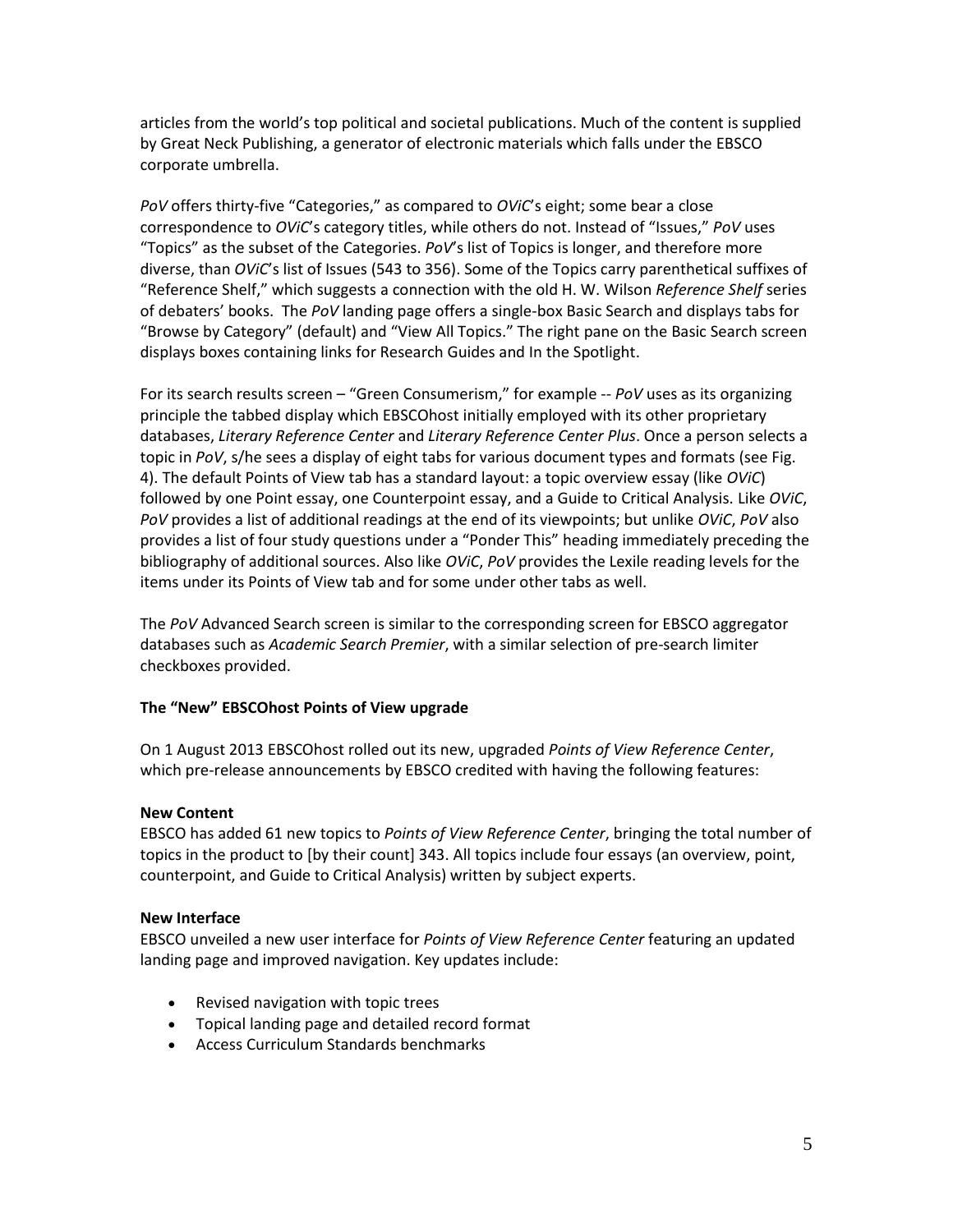On 1 August 2013 EBSCOhost rolled out its new, upgraded *Points of View Reference Center*, which pre-release announcements by EBSCO described as having an additional 61 topics, bringing the total number of topics in the product to [by their count] 343. Generally, topics include four essays (an overview, point, counterpoint, and Guide to Critical Analysis) written by subject experts. ( A few topics offer five, or even six, essays by bringing in material from a related topic.) In addition to the new content, the updated *PoV* also boasts a new interface comprising revised navigation with topic trees and a topical landing page, detailed record formats, and access to benchmarks for Curriculum Standards.

These were among the new features. What is old -- carried over from the original *PoV* launch - is the right-hand pane on the "topical landing page" (topic overview), which still displays links for the point, counterpoint, and critical analysis. The single search box default on the database landing screen has been retained, with links for Advanced Search and Search History beneath. Beyond these things, however, what EBSCO offers with the new *PoV* is the Pythonesque world of the "completely different."

Gone is the compact home landing screen with its simple tabbed display. The new *PoV* landing screen is much larger than the original and now strongly resembles the corresponding screen of *OViC*. It displays 33 Categories -- down two from the original version -- presented in an alphabetic arrangement of columns. Like *OViC*, the new *PoV* displays three hyperlinked options beneath each category heading, followed by a "more" hyperlink to view all the selections. The categories themselves are not hyperlinked. Along with the single Basic search box default and links for Advanced Search and Search History, the right-hand pane from the old *PoV* has been kept, though there are changes. The old Research Guides box now carries the title of Reference Shelf, although the labels for its contents remain the same, and the Points of View Debate Blog has been removed from the In the Spotlight box.

A new addition is an "In the News" section, a horizontally-scrollable selection of featured items which appears above the "Browse by Category" box. Clicking on a thumbnail image takes one to the topic overview essay, with its bibliography of additional sources. The pane to the right of the overview essay has links for the Point and Counterpoint essays as well as a link to the Guide for Critical Analysis (see Fig. 7). These carryovers from the original *PoV* are supplemented by links to "What experts say," "Research Guides," and "Curriculum Standards for the United States and Canada."

The new "Browse by Category" box eliminates the Categories/Topics hierarchy present in the old *PoV*. As with the corresponding link in *OViC*, *PoV*'s "Show All" link at the far right of the Categories bar takes one to the full listing, but there is some confusion here. Unlike in the original *PoV*, where the All list was identified as topics, in the new *PoV* it is categories. Besides abandoning the notion of "topics" as used in the pre-release announcement, this leveling blurs the distinction between major and minor. "Categories" on the All page are sub-headed under the broader Categories (which do not themselves appear on the All page) displayed on the landing screen. Having two levels of "categories" obscures the hierarchy. Also, the number of "All" categories in the new *PoV*, by tally of columns, is 523, not the 343 specified in the prerelease announcement.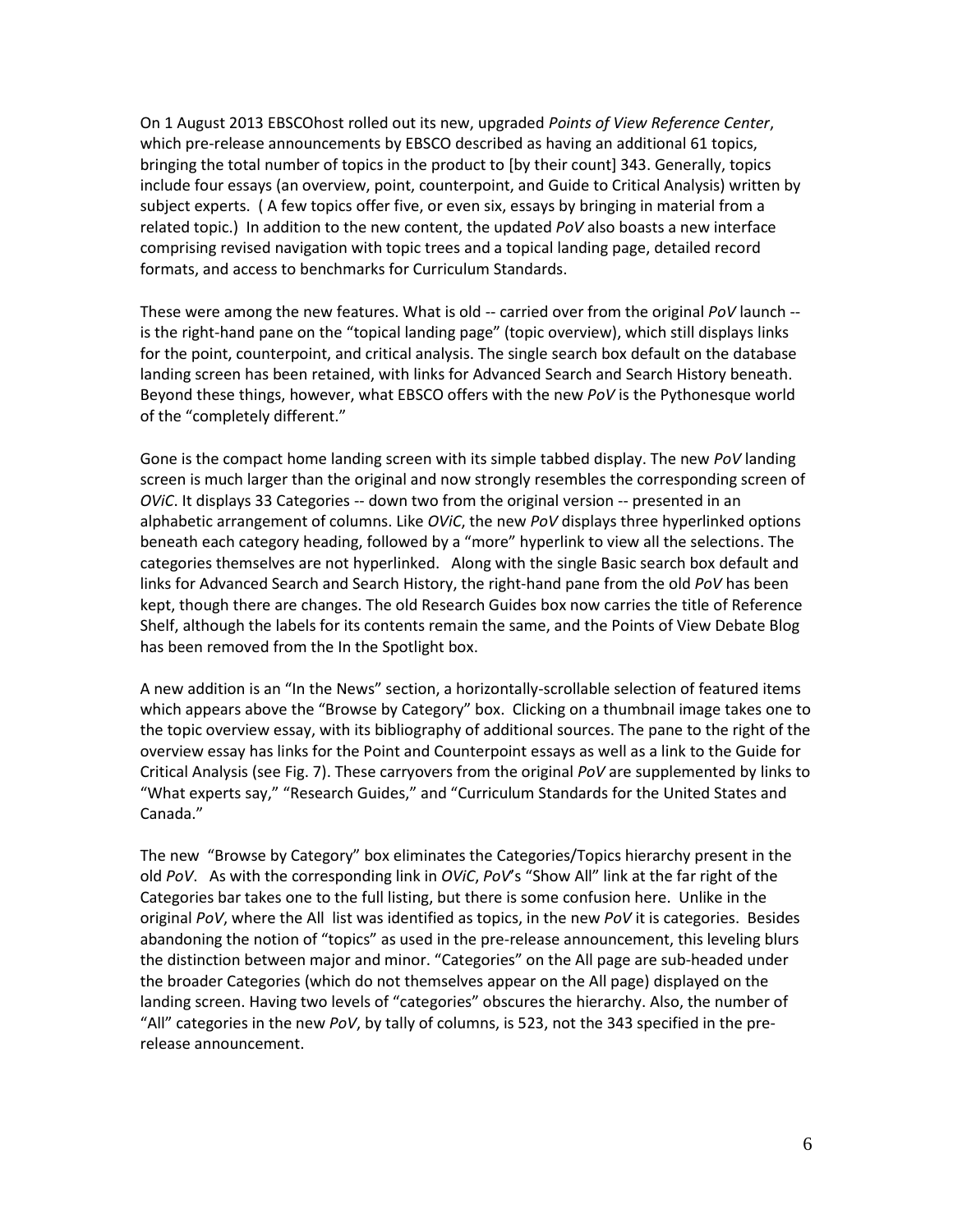The topic overview landing screen of the new *PoV* has dispensed with the study questions which preceded the bibliography of additional sources for the topic overviews in the old *PoV*, although the bibliographies themselves have been retained. The essays occupy the center panes of their pages and are faceted sub-panes with hyperlinks for Related Items. Beyond this is a discrete, standalone right pane containing a Tools facet comprising the various text interaction options common to EBSCOhost databases: Add to folder, Print, E-mail, Save, Cite, etc. To the left of the center pane overview essay is a separate pane which contains hyperlinks for Detailed Record and Full text, followed by a box with links for what, in *Opposing Viewpoints in Context*, would be the "In-Context" portion of the database: those items linked to the tabbed display on the results page in the old *Points of View*, with Academic Journals taking the place of Images from the old interface (in the new interface the image has been migrated to the embedded right sub-pane of Related Items).

The Advanced Search landing screen of the new *PoV* follows the basic template of the advanced screen for EBSCO databases (with some database-driven minor variations), offering within a large center pane facet boxes containing a combination of radio buttons, checkboxes, textboxes, and drop-down menus. These offer users options such as Search Modes and Expanders, Limit your results, Document Type, Publication Type, and others. A significant departure from the norm is the top-of-page single search box of the Basic Search instead of the three-deep parallel columns of search boxes and field boxes commonly found in an EBSCOhost Advanced Search interface.

## **Analysis and Discussion**

To analyze databases from different vendors whose content so easily lends itself to an applesto-apples comparison is a relatively rare opportunity. Adding into the comparison a previous version of one of those databases provides an additional layer. The old *Points of View Reference Center* had features which neither of the current databases retains, but perhaps should have, and these features account for the original *PoV*'s presence in this discussion.

Credit is due to both EBSCOhost and Gale/Cengage for including the topic overviews as part of their database content. As stated earlier, these essays are useful not only for students trying to fulfill an assignment for an argumentative/persuasive paper, but also for anyone needing background information about the subjects these essays address. Previous generations commonly would have encountered such content in print reference books. As libraries - particularly school libraries -- downsize their print collections, reference is often among the first casualties. Many students no longer have a concrete notion of what constitutes a reference work. Given reference's traditional importance in the background and topic narrowing stages of the research process, this is a serious loss. Webpages fill this void poorly, and even many aggregator databases do not appropriately address reference content. Praise is due to both EBSCO and Gale for keeping this window open.

Both vendors also deserve praise for expanding the content of their databases beyond simple point/counterpoint documents and including contextualizing materials from books, academic journals, magazines, newspapers, etc. For academic libraries with subscriptions to many databases this may not be of such great benefit, but for high school library/media centers this is a major win. Such media centers are almost universally underfunded, and these supplementary materials expand the databases' applicability beyond a solely argumentative/persuasive context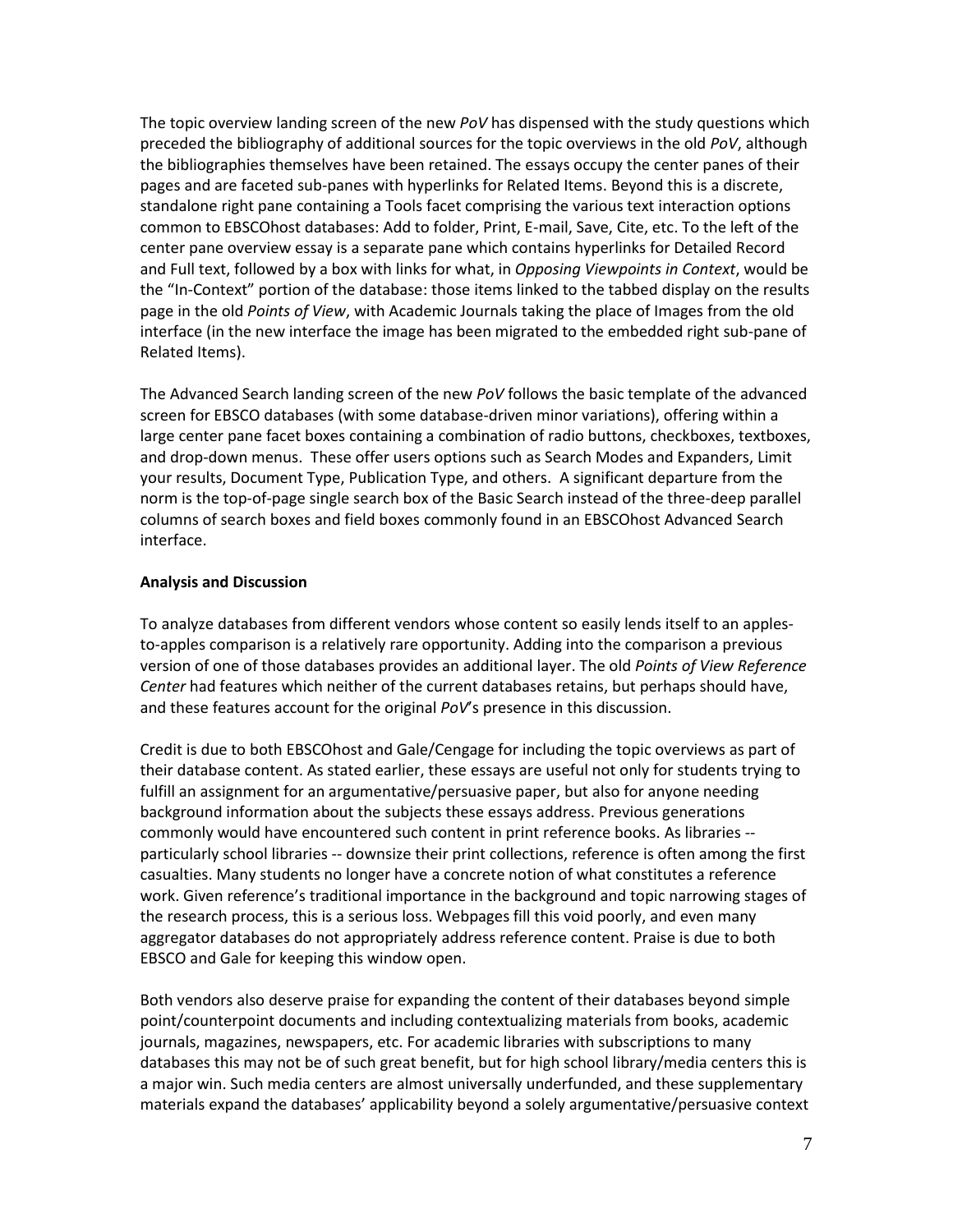to a broader spectrum of curriculum support, thereby delivering greater value received for the media centers' subscription dollars.

Both databases attempt to keep pace with current events through regular content updates. While this article was being written, *Opposing Viewpoints in Context* and *Points of View Reference Center* both added to the number of issues/subjects/topics from which students may select. As of February 2015 the issues count for *OViC* stands at 410, while that for *PoV* is 523. Once a topic, such as fracking or the Keystone Pipeline, garners sustained media attention, it is added to the roster of issues in the databases. As they have with their more populous aggregator databases, EBSCO and Gale likely will continue this practice.

There are, however, areas in which these databases could have done better. In addition to *OViC*'s overlap between Featured Viewpoints and Viewpoints and *PoV*'s labeling two separate levels of content as "Categories" as referenced above, there exists some confusion among document types. Using their own labeling, *Opposing Viewpoints in Context* offers eleven content types (plus Related Topics), while *Points of View Reference Center* has eight. Content types held in common by *OViC*/*PoV* are Viewpoints or Featured Viewpoints/Points of View, Academic Journals, Images, Magazines, and News/Newspapers. Content types unique to *OViC* are Audio, Statistics, and Videos. *PoV* has as unique offerings Primary Source Documents and Radio & TV News Transcripts.

The status of books within the two databases can be cause for confusion, as *OViC* uses the heading Reference while *PoV* uses Books. The choice of these labels may be because books comprise such a large proportion of the proprietary vendor content in these databases, and the distinctions between them may be of little consequence in electronic format since physical location of the source is not a factor. But for libraries that also have the source titles in print format, the labels make a difference for researchers who wish to explore beyond the database to locate the print. What might pass as "reference" for an eighth-grader would not be appropriate for a college sophomore. Many libraries would place titles categorized by the databases as "reference" in their circulating collections.

The questions regarding document type labeling extend beyond books/reference books. In both databases, some titles grouped under the "academic journals" rubric would not be considered as such outside of the databases themselves, but rather as magazines or newsletters. Since collegiate assignments often specify a final source bibliography of X number of books and Y number of articles from scholarly, peer-reviewed journals, it is important to these students that source type designations accurately reflect the content.

Beyond classification and labeling of document types lie considerations of the interfaces themselves. EBSCOhost and Gale/Cengage are in the business of marketing educational and professional-level databases which sometimes, as in this case, compete head-to-head. In any business, brand identification is important, and with databases, this branding is accomplished through the interface. Experienced database users can identify the vendor by the interface alone whether a corporate logo is visible or not. But within a vendor's palette of database offerings is an equally valid consideration: the distinction between an aggregator and a proprietary database. *Opposing Viewpoints in Context* and *Points of View Reference Center* are not the first databases with markedly similar content from these two vendors; EBSCO and Gale have a history of providing competing, similarly purposed electronic databases. Like the initial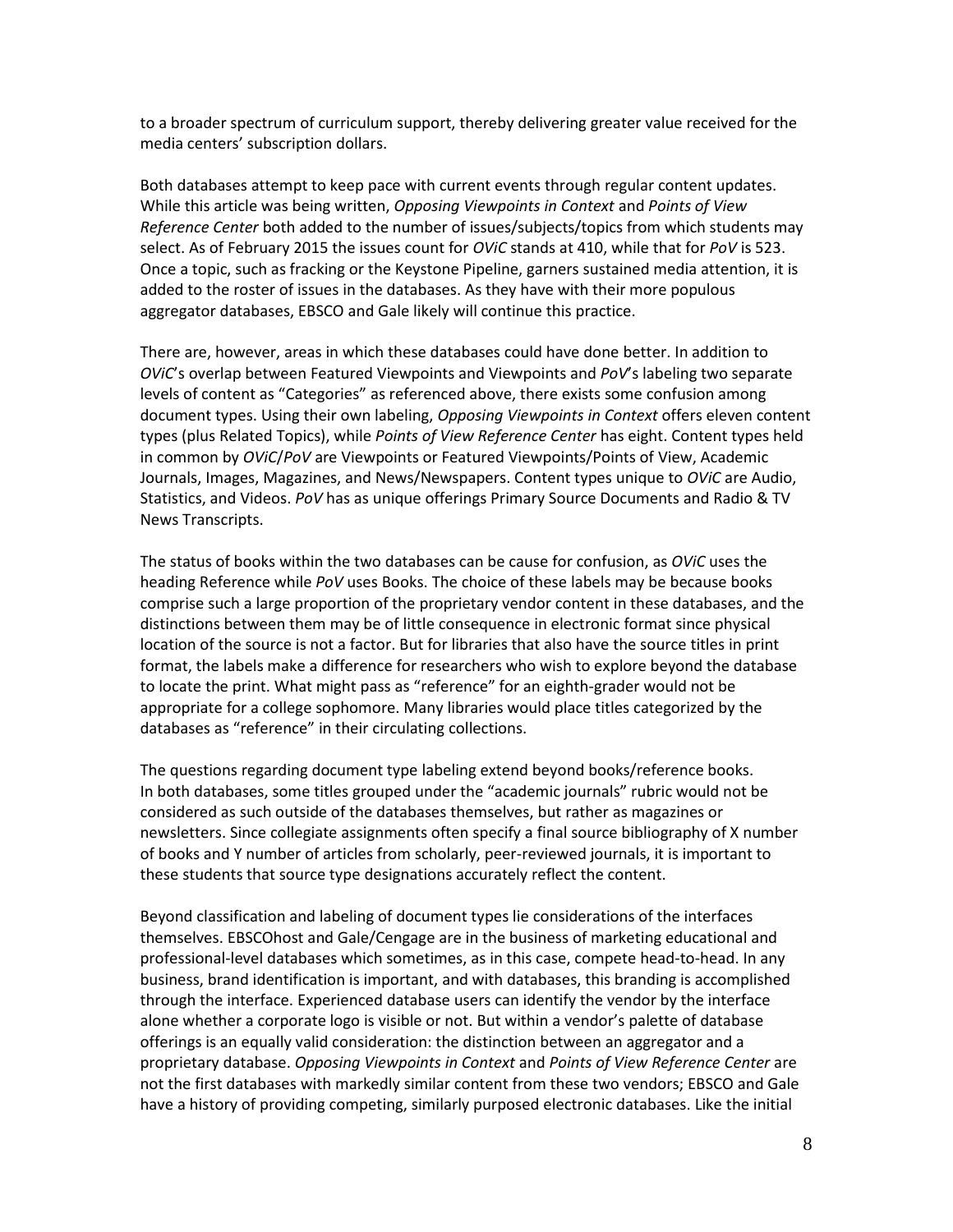rollouts of EBSCO's *Literary Reference Center* and *Literary Reference Center Plus*, the initial *Points of View Reference Center* employed the tabbed display that long has been a part of Gale's first entry in the field which preceded the EBSCO databases, the *Literature Resource Center* database. With this interface, once the initial search is made, the content types are displayed horizontally by tabs, with results for each tab listed vertically. The spare, clean simplicity of this arrangement is efficient, effective, easy to navigate, and avoids the crowded appearance of databases whose interfaces try too closely to mimic the displays of internet webpages.

The current interfaces of both databases largely have sacrificed this uncluttered simplicity. Because the left and right panes of its landing screen are devoted to stationary images, *OViC* situates all its content in the center pane. In spite of this, on the initial landing screen and screens leading up to the topic overview essay, and on the full essay screen itself, the display is fairly clean and uncluttered; the same cannot be said for the overview essay landing screen (View More). Though neatly arranged, this page's center pane is content-heavy, and some of the content is redundant: the "On This Page" box in the upper right corner of the pane duplicates as links the facets in the center of the pane beneath the opening paragraph of the overview essay. One also could wonder about the "Tools" box situated beneath "On This Page," since the content on the page seems unlikely to require use of the tools offered. It appears Gale's design team also questioned the presence of this box and recently removed it from the page but retained it on the following screen displaying the full overview essay, where the Tools option is more germane: the links under that Tools facet are appropriate and relevant. Regarding other screens, one wonders if it is desirable to fill space just because the space is there, especially when the space is filled with choices which are available elsewhere on the same page.

Because *PoV* 's landing screen resembles *OViC*'s, its display reveals similar strengths and weaknesses. By combining the left and center panes into a single pane, the landing screen offers an intuitive arrangement in an uncluttered space. The right pane offers facets unique to that pane and that page. But once the overview essay is reached, the issues with redundancy and crowding seen with OViC are again in evidence. The first two things in the Related Items subpane inside the center pane also are present in the Related Information box in the left pane. Eliminating those redundant links and moving the Guide to Critical Analysis to the Related Information box would permit the relocation of the remaining items in the sub-pane to beneath the Tools facet, thereby eliminating the Related Items sub-pane entirely and creating a more substantial right pane.

## **Conclusion**

In a head-to-head comparison of databases of similar scope and purpose, a declaration of winners and losers is to be expected. In this particular instance this is a difficult proposition since, even though these are competing databases, they are not exact duplicates of one another. Because of their proprietary nature each database offers something unique, which allows them to be seen more as complementary rather than competitive. An argument could easily be made for subscribing to both simultaneously. If only one can be chosen, however, and with cost considerations aside, the student demographic of the selecting institution should be the determining factor.